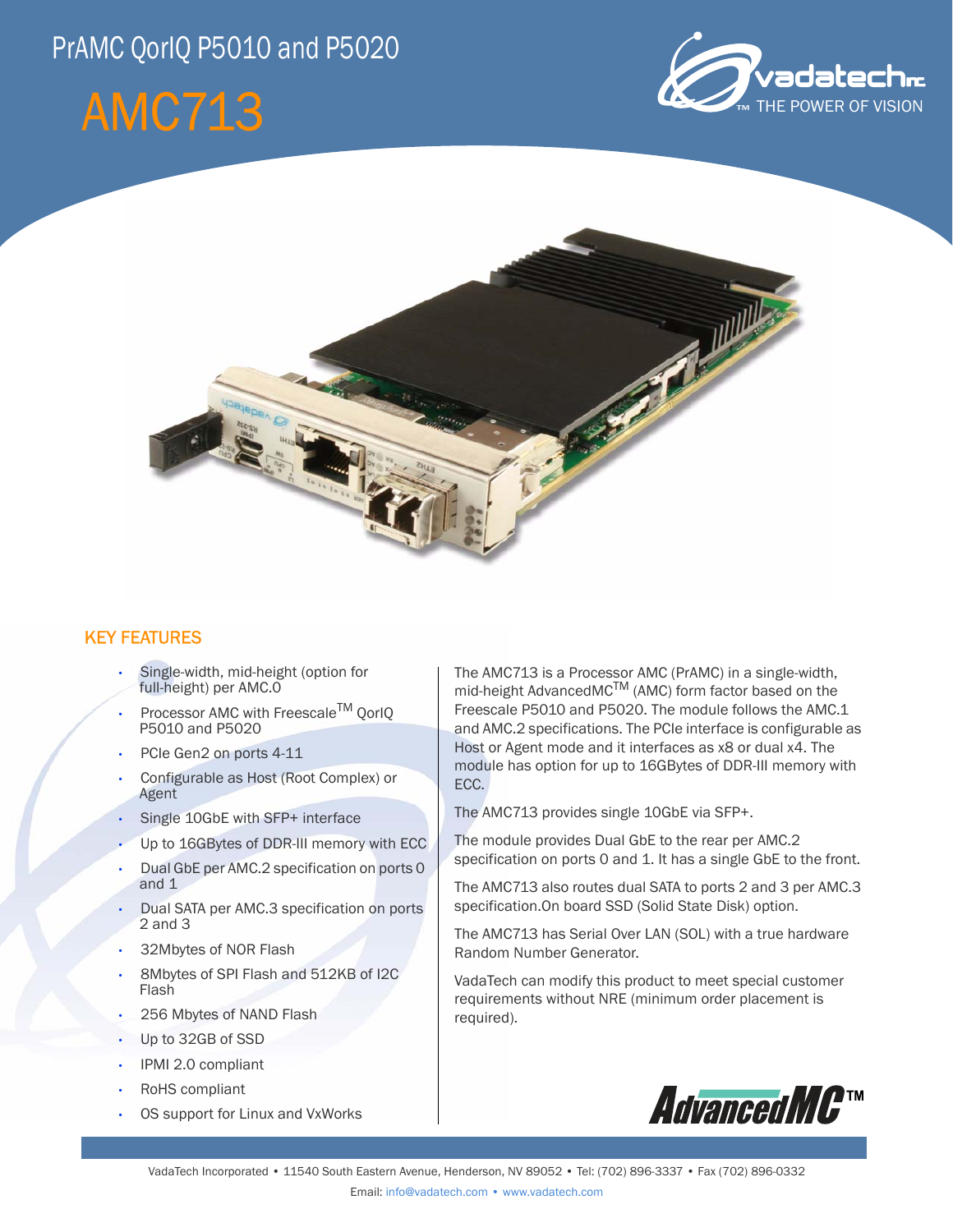## **SPECIFICATIONS**

| Architecture                |                                                                                                                                                                                                      |                                                                                         |
|-----------------------------|------------------------------------------------------------------------------------------------------------------------------------------------------------------------------------------------------|-----------------------------------------------------------------------------------------|
| Physical                    | <b>Dimensions</b>                                                                                                                                                                                    | Single-Width, Mid-Height (Full-Height options)                                          |
|                             |                                                                                                                                                                                                      | Width: 2.89 in. (73.5 mm)                                                               |
|                             |                                                                                                                                                                                                      | Depth: 7.11 in. (180.6 mm)                                                              |
| <b>Product Type</b>         | <b>AMC Processor</b>                                                                                                                                                                                 | Freescale P5010 and P5020 @ 2GHz                                                        |
| <b>Standards</b>            |                                                                                                                                                                                                      |                                                                                         |
| <b>AMC</b>                  | <b>Type</b>                                                                                                                                                                                          | AMC.1 and AMC.2                                                                         |
| <b>Module Management</b>    | <b>IPMI</b>                                                                                                                                                                                          | IPMI Version 2.0                                                                        |
| PCIe                        | Lanes                                                                                                                                                                                                | PCIe x8 or dual PCIe x4                                                                 |
| Configuration               |                                                                                                                                                                                                      |                                                                                         |
| Power                       | <b>AMC713</b>                                                                                                                                                                                        | 26W with P5020 @ 2GHz                                                                   |
| Environmental               | Temperature                                                                                                                                                                                          | Operating Temperature: 0° to 60° C (Air flow requirement is to be greater than 600 LFM) |
|                             |                                                                                                                                                                                                      | Storage Temperature: -40° to +90° C                                                     |
|                             | Vibration                                                                                                                                                                                            | Operating 9.8 m/s2 (1.0G), 5-500Hz                                                      |
|                             | <b>Shock</b>                                                                                                                                                                                         | Operating 325G/2ms, 160G/1ms                                                            |
|                             | <b>Relative Humidity</b>                                                                                                                                                                             | 5 to 95 percent, non-condensing                                                         |
| <b>Front Panel</b>          | <b>LEDs</b>                                                                                                                                                                                          | <b>IPMI Management Control</b>                                                          |
|                             |                                                                                                                                                                                                      | Activity/Link                                                                           |
|                             |                                                                                                                                                                                                      | User LED                                                                                |
|                             |                                                                                                                                                                                                      | Dual SFP+                                                                               |
|                             |                                                                                                                                                                                                      | Single GbE via RJ-45                                                                    |
|                             |                                                                                                                                                                                                      | <b>CPU RS-232</b>                                                                       |
|                             |                                                                                                                                                                                                      | IPMI Management RS-232                                                                  |
|                             | Mechanical                                                                                                                                                                                           | Hot Swap Ejector Handle                                                                 |
| <b>Software Support</b>     | <b>Operating Systems</b>                                                                                                                                                                             | Linux and VxWorks                                                                       |
| Other                       |                                                                                                                                                                                                      |                                                                                         |
| <b>MTBF</b>                 | MIL-217F Handbook > TBD MTTF Hrs.                                                                                                                                                                    |                                                                                         |
| <b>Certifications</b>       | Designed to meet FCC, CE and UL certifications where applicable                                                                                                                                      |                                                                                         |
| <b>Standards</b>            | VadaTech is certified to both the ISO9001:2000 and AS9100B:2004 standards                                                                                                                            |                                                                                         |
| Compliance                  | <b>RoHS and NEBS</b>                                                                                                                                                                                 |                                                                                         |
| Warranty                    | Two (2) years                                                                                                                                                                                        |                                                                                         |
| <b>Trademarks and Logos</b> | The VadaTech logo is a registered trademark of VadaTech, Inc. Other registered trademarks are the property of their                                                                                  |                                                                                         |
|                             | respective owners. AdvancedMC™ and the AdvancedTCA™ logo are trademarks of the PCI Industrial Computers<br>Manufacturers Group. All rights reserved. Specification subject to change without notice. |                                                                                         |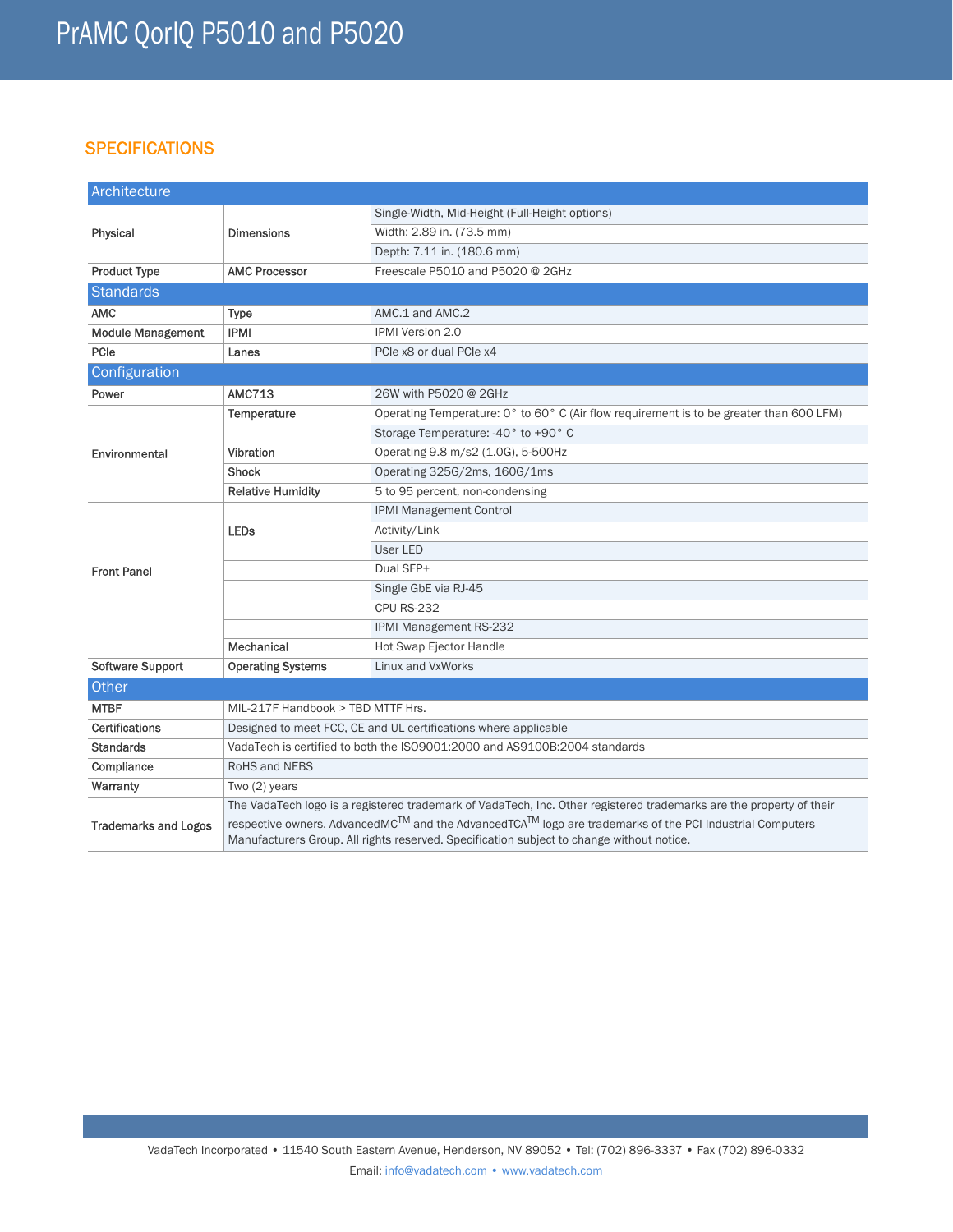

FIGURE 1. AMC713 Functional Block Diagram

FIGURE 2. AMC713 Front Panel